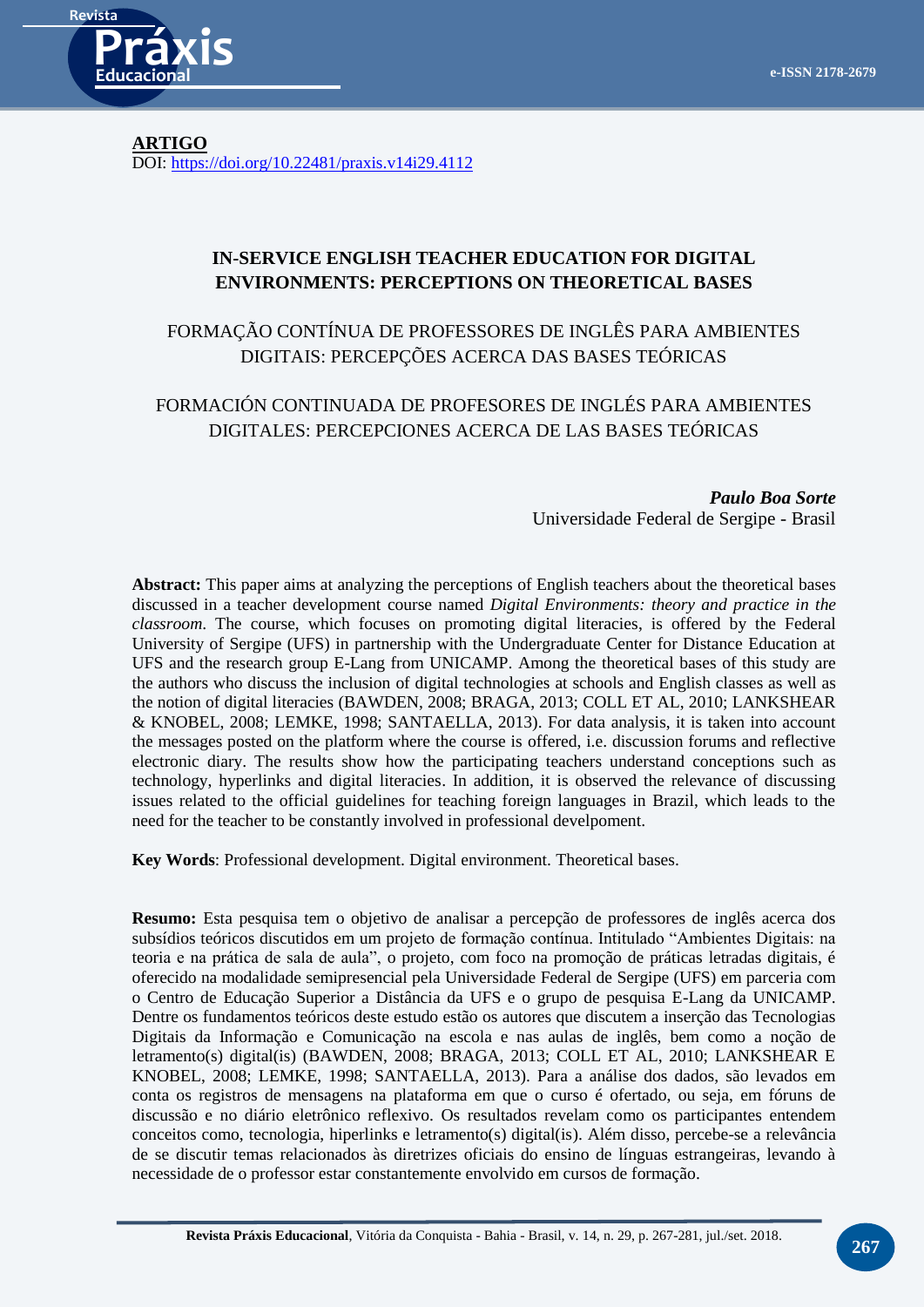

**Palavras-chave**: Formação do professor de inglês. Ambientes digitais. Subsídios teóricos.

**Resumen:** Esta investigación tiene el objetivo de analizar la percepción de profesores de inglés acerca de los subsidios teóricos discutidos en un proyecto de formación continua. El proyecto, con foco en la promoción de prácticas letradas digitales, es ofrecido en la modalidad semipresencial por la Universidad Federal de Sergipe (UFS) en asociación con el Centro de Investigación y Desarrollo Educación Superior a Distancia de la UFS y el grupo de investigación E-Lang de UNICAMP. Entre los fundamentos teóricos de este estudio están los autores que discuten la inserción de las Tecnologías Digitales de la Información y Comunicación en la escuela y en las clases de inglés, así como la noción de letramento(s) digital(es) (BAWDEN, 2008; BRAGA, 2013; COLL ET AL, 2010; LANKSHEAR E KNOBEL, 2008; LEMKE, 1998; SANTAELLA, 2013). Para el análisis de los datos, se tienen en cuenta los registros de mensajes en la plataforma en que el curso es ofrecido, es decir, en foros de discusión y en el Diario Electrónico Reflexivo. Los resultados revelan cómo los participantes entienden conceptos como, tecnología, hipertextos y letramentos(s) digital(es). Además, se percibe la relevancia de discutir temas relacionados a las directrices oficiales de la enseñanza de lenguas extranjeras, llevando a la necesidad de que el profesor esté constantemente involucrado en cursos de formación.

**Palabras clave:** Formación del profesor de inglés. Ambientes digitales. Subsidios teóricos.

### **Introduction**

English teacher education for the use of digital technologies comprises a broad path that starts with having teachers aware of the changes we are going through, especially when it comes to the way we have been communicating with one another over the past decade. Constant reading, professional development, and reflective practice may help teachers to be engaged in the so-called age of digital technologies.

Since 2015, a professional development course named *Digital Environments: Theory and Practice in the Classroom* (hereinafter referred to as DETPC) has been taught to public school English teachers in the State of Sergipe, Brazil. It has been carried out by the Foreign Languages Department of Federal University of Sergipe (UFS) in partnership with the research group *E-Lang* from State University of Campinas (UNICAMP) and Center for Higher Distance Education (CESAD) of UFS – since it is a blended learning program. DETPC aims at promoting critical use of digital technologies among English teachers at public schools. Thus, it provides a theoretical course for teachers to reflect on digital literacies along with practical activities, which aim at producing pedagogical materials using the Internet as the main source.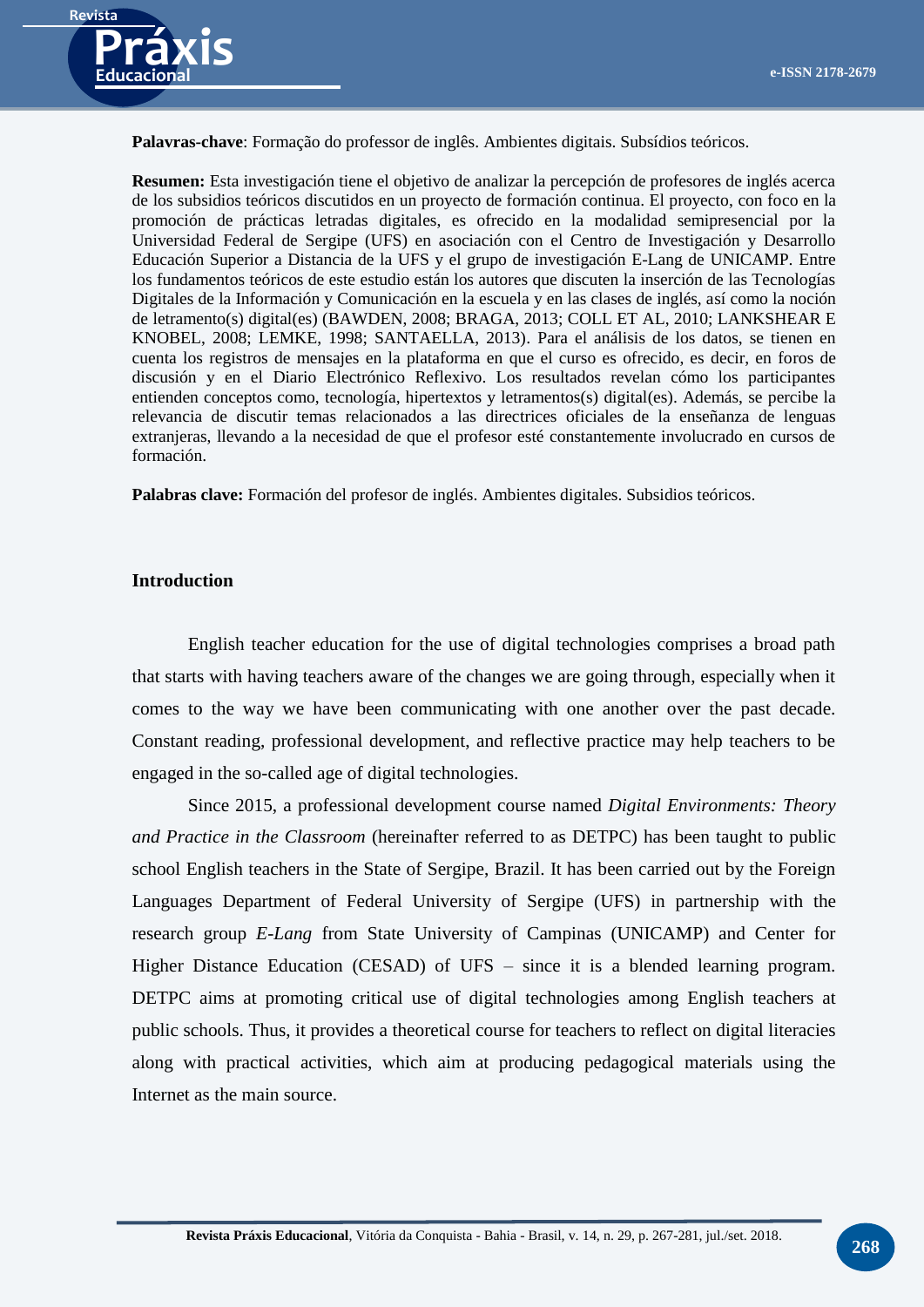

The first part of DETPC is the focus of this paper<sup>1</sup>. It aims at analyzing the contributions of theoretical bases from the participating teachers' viewpoint. The analysis is done through the records of messages posted on the virtual environment in which the project takes place – discussion forums and reflective electronic diaries. This paper begins with a brief overview of DETPC. Afterwards, there is theoretical background on *Digital Literacies*. The research methodology and data analysis are stated hereafter, where the participants of this study are presented, and data were collected and analyzed.

## **DETPC overview**

<u>.</u>

DETPC is a free of charge blended professional development course to teachers of English in the State of Sergipe. The duration of the course is 12 weeks. During that period of time, teachers are supposed to do web-based online tasks, and there are also four in-person meetings – when feedback on the online tasks is given, debates on the theoretical bases are held, and the teachers have the opportunity to share their experiences on the practical assignments that they give their students. The classes are delivered throughout three modules, such as follows:

Module 1- Technological changes in the ways we communicate

Module 2 - Education in the  $21<sup>st</sup>$  century

Module 3 - From theory to practice: the development of a school project

During modules 1 and 2, the participating teachers are supposed to read texts, engage in online discussions forums, watch videos, access websites and applications, and write lesson plans. Module 3, on the other hand, has a more teaching-based purpose: they have to develop a school project using digital technologies based on the tasks they did during the previous modules.

Every week, the teachers are also supposed to write their own reflective electronic diaries. It is a mandatory task in which they write their perceptions on the course as well as on their teaching practice. The reflective electronic diary was designed as a digital version of the reflective diary (BAILEY & OSCHNER, 1983; BAILEY, 1990). It was thought not only as an instrument of data collection, but also as a resource to provoking reflective teaching and learning, besides being a useful tool for the teacher educators to have feedback on how the course is being taught.

 $1$  This research was conducted during the period of time I spent at State University of Campinas (UNICAMP) as a Post-doctoral researcher under the supervision of Prof. Dr. Denise Bértoli Braga.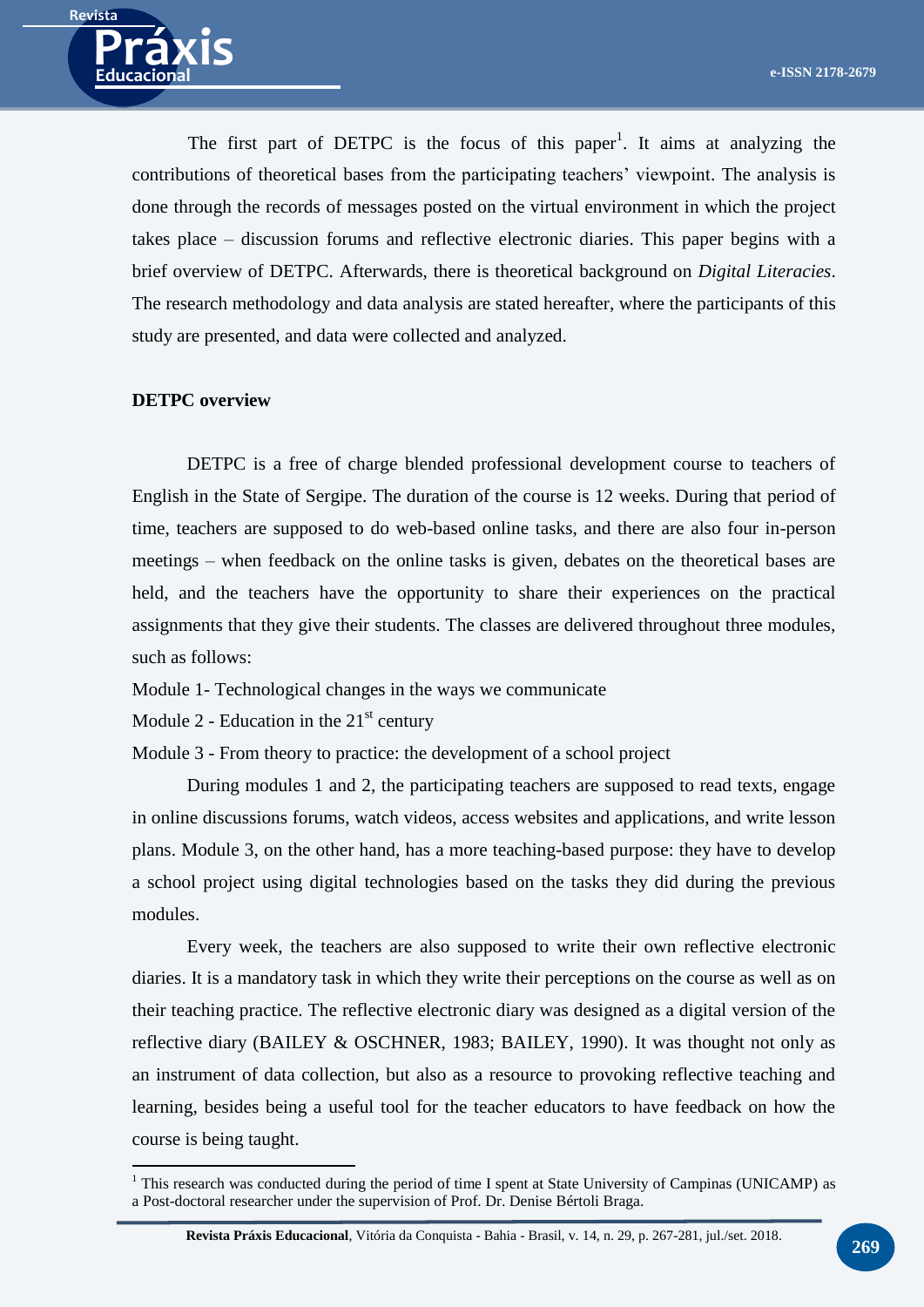

The theoretical bases of DETPC (BRAGA, 2013; BUZATO, 2001; ALBUQUERQUE, 2005; PAIVA, 2006; XAVIER, 2010; OLIVEIRA, 2014), focus of this paper, are geared towards the understanding of digital literacies, the impact of the technological tools in our lives, and their relationship with education and the teaching of English.

#### **Theoretical background**

*Digital literacies* are the main theoretical background of this paper. They go beyond the mastery of technical abilities with digital devices and the Internet. They are related to aspects, such as: knowledge construction from the diversity of sources from websites and trustful data; critical thinking that leads us to awareness of validity and integrity of data found on the Internet; reading and understanding dynamic and non-sequential texts, such as hypertexts; awareness of the value of traditional tools (mechanical technologies) and its relation to digital technologies (BAWDEN, 2008). Therefore, *digital literacies* are the mastery of technical skills for reading *from* and *on* the most varied media associated with awareness of risk factors that the multiple uses of those tools may cause. Buzato (2006), Braga (2007), Lankshear & Knobel (2008), and Brydon & Tavares (2013) agree that *digital literacies* are social practices mediated by mobile devices capable of generating, negotiating and communicating meaning, opening spaces for new and other social relations and knowledge.

From this point of view, English teachers can use the Internet, electronic games or any other type of media to teach. First of all, it is necessary to be aware that those tools do not have merely instrumental functions. Hence, the student needs to be guided towards knowing and criticizing those media at the same time they learn how to use them (BUCKINGHAM, 2008).

The fact is that we are surrounded by a growing number of texts written into various forms of representation. That is what is called multimodality, i.e. printed texts, sounds, images and pictures are part of the contemporary world. The multiplicity of texts follows the cultural multiplicity of populations (LEMKE, 1998; ROJO, 2012). We all need to be part of this world, we need to learn how to read it and capture the senses and meanings that are given. The English teacher sees herself/himself among new ways of writing – such as chats, feeds, links, posts, twits, and hashtags – and needs to use them, since changing also happens in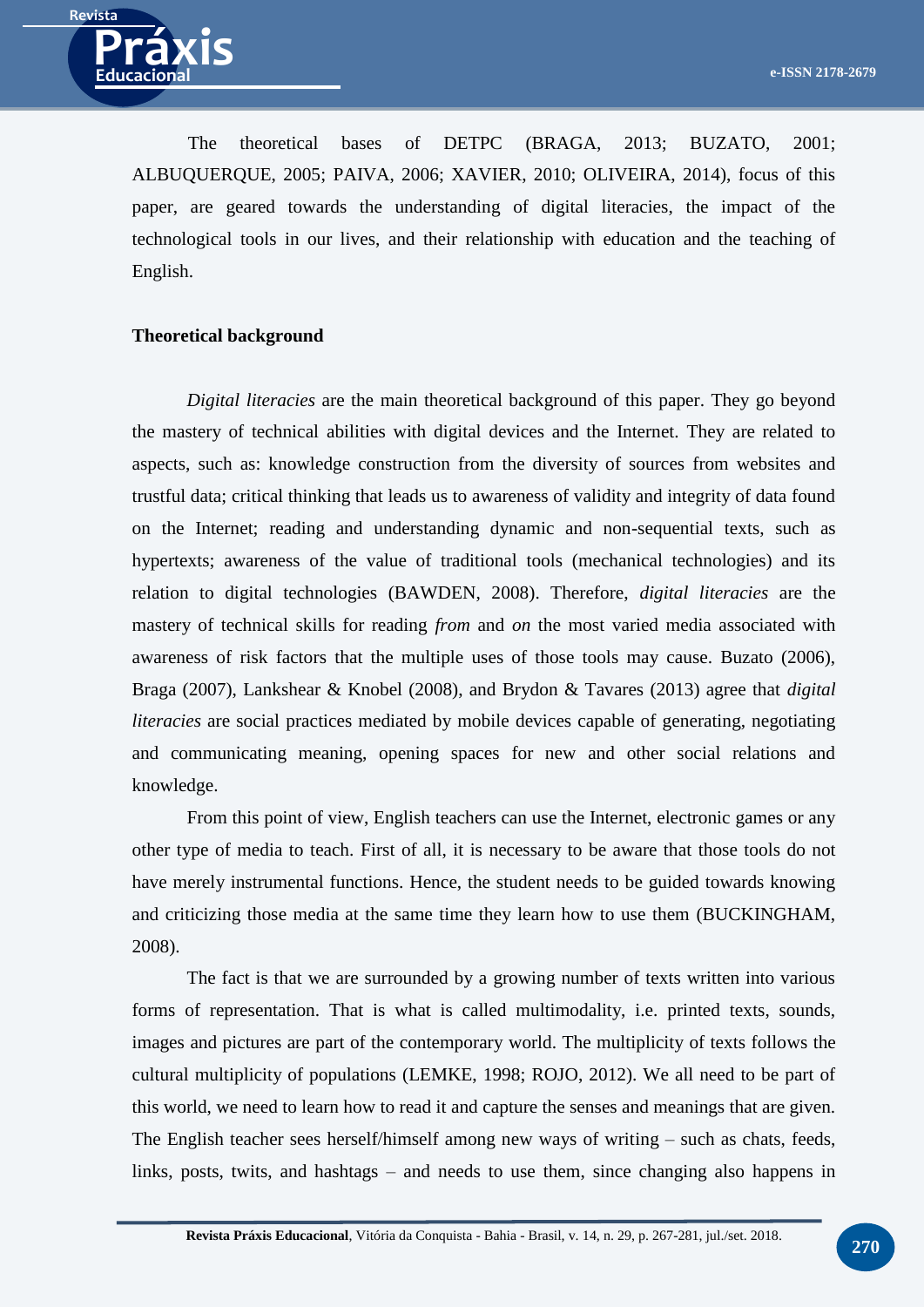

social practices. As Braga (2013, p. 40) points it, those changes cause "social demand and not a mere option that is given to individuals". To some teachers, however, it may be scary and resistance is something that needs to be talked about.

Both resistance and easiness of dealing with technology have received researchers' attention along time. They analyze the relationship between society and technology. Saito & Ribeiro (2013) remind us that Van Tassel (1983) and Campion (1983) name "technophile" and "technophobic" those who, respectively, appreciate and resist to adapting to technological society. Schlindwein (2014) states that resistance to technologies can be observed throughout history, and it is explained partly because of the so-called extreme – often pessimistic – discourses on how the future will be transformed by technology. The way people relate themselves with technology depends, moreover, on economic, social and ideological factors.

## **Research methodology**

Five public school teachers of English from the State of Sergipe, who attended DETPC, participate in this research. All of them are graduated in English language teaching, and their ages vary from 27 through 37 years old. They were chosen randomly because the schools where they teach do not present relevant differences in regard to contextual factors for teaching. All of them use digital technologies outside of school. They have daily access to the Internet as well as profiles on social media, such as Facebook, Instagram and WhatsApp.

The data were collected on the virtual environment where the course takes place. I took into consideration the messages on the online discussion forum as well as their reflective electronic diaries and a questionnaire from a reading activity. The teachers' names are omitted in order to protect participant confidentiality. For identification purposes, the abbreviations T1, T2, T3, T4 and T5 are used.

The data analysis focuses on the participating teachers' perceptions on the theoretical bases read and discussed during DETPC. As parameters for data analysis, I use conceptions on digital literacies (GILSTER, 1997; BAWDEN, 2008; BUCKINGHAM, 2008; LANKSHEAR; KNOBEL, 2008; LEFFA; MARZARI, 2013); ubiquitous learning (SANTAELLA, 2013); changes, resistance and appreciation of technologies (TASSEL, 1983; CAMPION, 1983; PAIVA, 2006; SAITO; RIBEIRO, 2013), besides the theoretical bases from DETPC (BRAGA, 2013; BUZATO, 2001; ALBUQUERQUE, 2005; PAIVA, 2006; XAVIER, 2010; OLIVEIRA, 2014).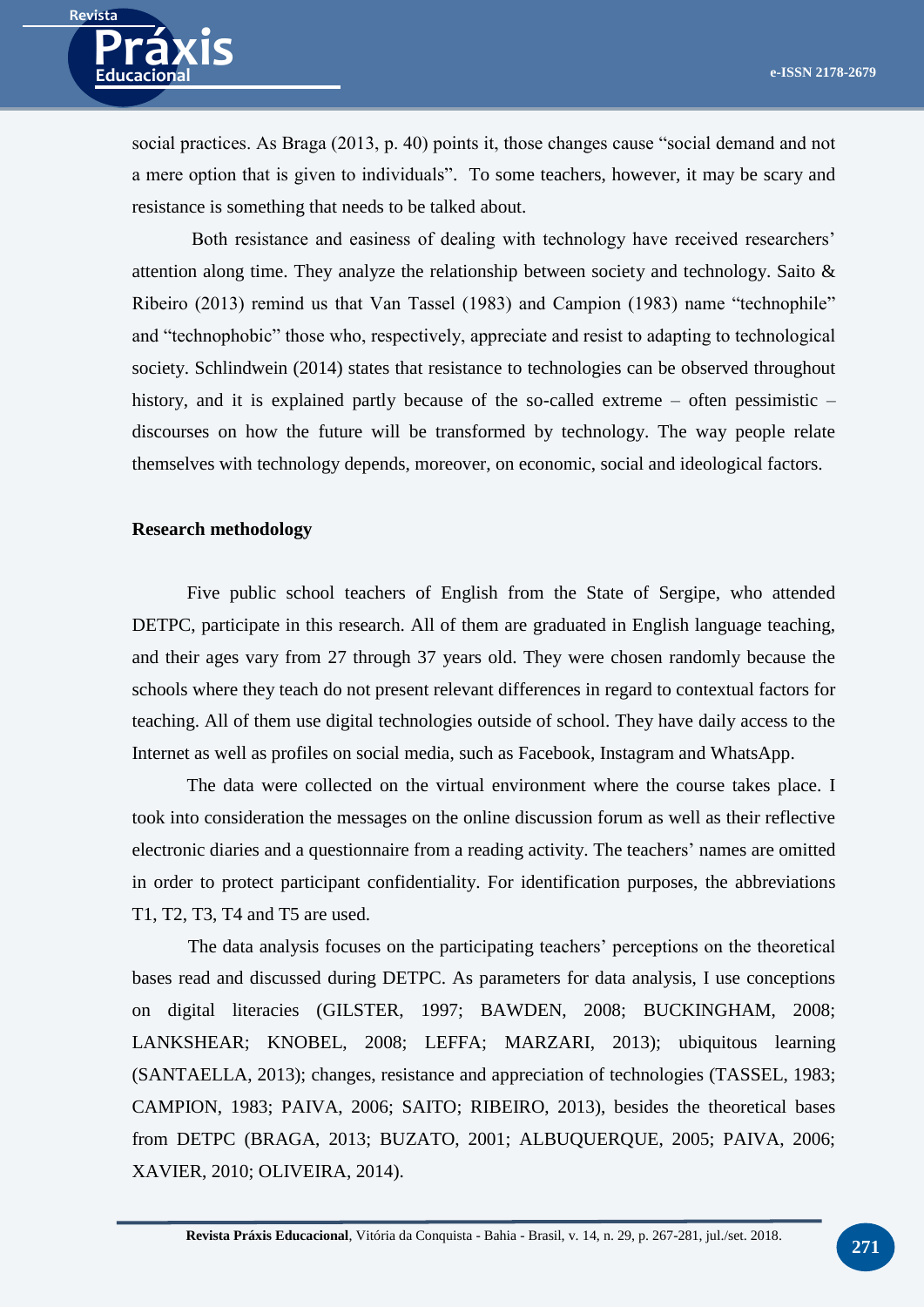

## **Data analysis**

Most of the readings done by the teachers are based on Braga (2013), a book written in Portuguese entitled *Ambientes digitais: reflexões teóricas e práticas* (in English, Digital environments: theoretical and practical reflections). The point that the author intends to make is the same as DETPC's (since the course is inspired on Braga's book), that is to say, reflections on digital information and communication technologies, especially on using the Internet for reading and writing on digital environments, and their possible uses in Brazilian basic education.

Module 1, named *Technological changes in the ways we communicate*, focuses on historical aspects of digital technologies evolution. There is emphasis on deconstructing the idea that technologies are just the ones related to computers, mobile devices and the Internet. The readings and debates during the first week of the course show that, in the past, the drawings on cave walls were signs of pre-existing communicative needs, and reflected direct concerns of communities with survival. Since the need to have information circulate increased, it was necessary to come up with tools that could account for doing that service. Thus, technologies such as parchment and papyrus were invented.

On the excerpts from the reflective electronic diaries, the five participating teachers report being surprised with the conceptions of technologies brought to discussion:

> It's funny, I had never thought of those objects as technologies. When I thought of technologies, what would come to my mind was PCs, smartphones, tablets, GPS… and I'm amazed to see that they represent an evolution, a new generation of technologies, a new era (EXCERPT FROM T1'S DIARY, my emphasis).

> I had never thought of pencils, books or chalks as a technologies. We are used to associating the term technology to machines and electronic equipment. Everything's new in this course, no matter what the "format" is, it requires a process of adaptation and learning (EXCERPT FROM T2's DIARY, my emphasis).

> I was surprised to see that the book is a technology! E-books have been playing an important role in the evolution of technology, but I don't think the book will no longer exist someday, so won't the pencil. They play important roles in our society, when there's power shortage, for example (EXCERPT FROM T3'S DIARY, my emphasis).

> Before this course, I had never thought of those objects as technologies. The course has been expanding horizons for us to see what's there behind technologies. It's funny to see how the book has evolved, and so has the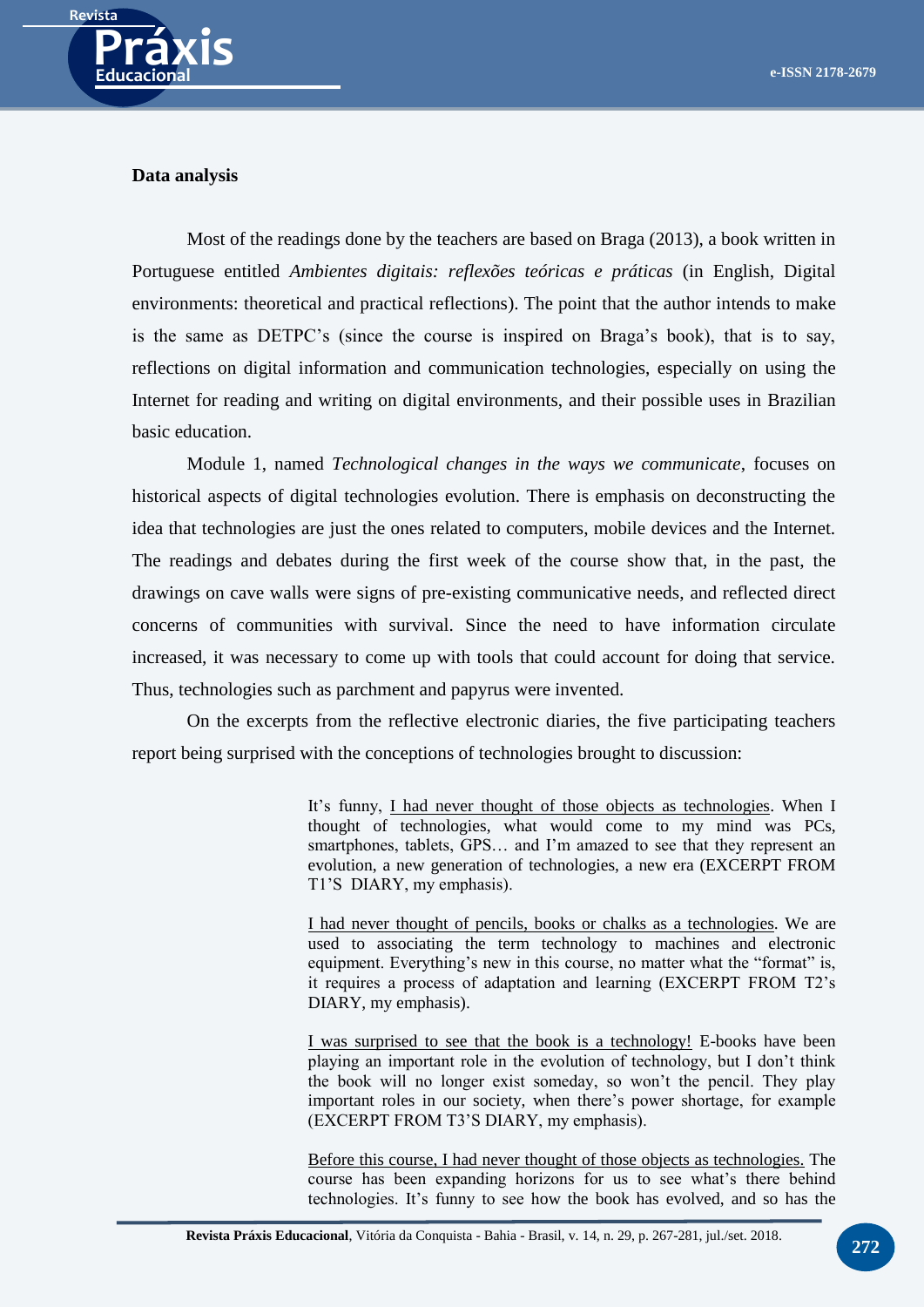

VCR, the TV set, and the cinema (EXCERPT FROM T4'S DIARY, my emphasis).

The tasks we did this week surprised me a lot and made me see that not only the computer, the internet and mobile devices can be considered technologies. The teacher has to be prepared to deal with all sorts of technologies, even the analogical ones (EXCERPT FROM T5'S DIARY, my emphasis).

The fact that the participating teachers are surprised with the conceptions of technologies studied along module 1 is somewhat iterant, as emphasized on the excerpts from their reflective electronic diaries. The introductory part of DETPC seems to be clearly directed towards definitions of technologies, since teachers need to be aware of their history as well as the fact that societies undergo structural changes due to the emergence of different technologies. In this sense, schools needs to absorb the changes that occur over time, and teachers need to be prepared to deal with them.

Another theoretical basis has to do with the differences between literacy and alphabetization – especially when it comes to those terms in Portuguese, i.e. *letramentos* and *alfabetização*. In the second week of tasks, the participating teachers read the paper entitled *Conceptualizing Literacy and Alphabetization*, by Albuquerque (2005). After having read it, they answered a virtual questionnaire that established relationship between their own teaching practices and Albuquerque's ideas. In his/her response to the questionnaire, T5 states his/her understanding on the concept of literacy as something related to social practices of language, describing critical education as a component of that process:

> I look to relate my classroom activities to literacies rather than alphabetization, because I feel like it's crucial that the students relate the language that is being taught to the world in a more critical way. What is interesting about it is that it is possible to make use of technology to have students live those social practices, showing them that we need not only to read and write, but that we need to get to know the different senses and meanings of each text available in the world, we need to know many possible ways to read and to be a reader and take a stand in a critical way of what is being seen and heard. (T5'S POST ABOUT THE SECOND WEEK OF TASKS).

Although s/he did not report how s/he relates their classroom activities to literacy practices, T5 made interesting point in the debate. By stating it is necessary that students relate what is being taught / learned to social practices, it can be inferred that s/he assigns tasks whose focus is not only on analyzing grammatical structures but on their relevance to students' everyday lives in social practices of language – a widely discussed topic on National Curriculum Parameters (BRASIL, 1998) and National Curriculum Guidelines for Secondary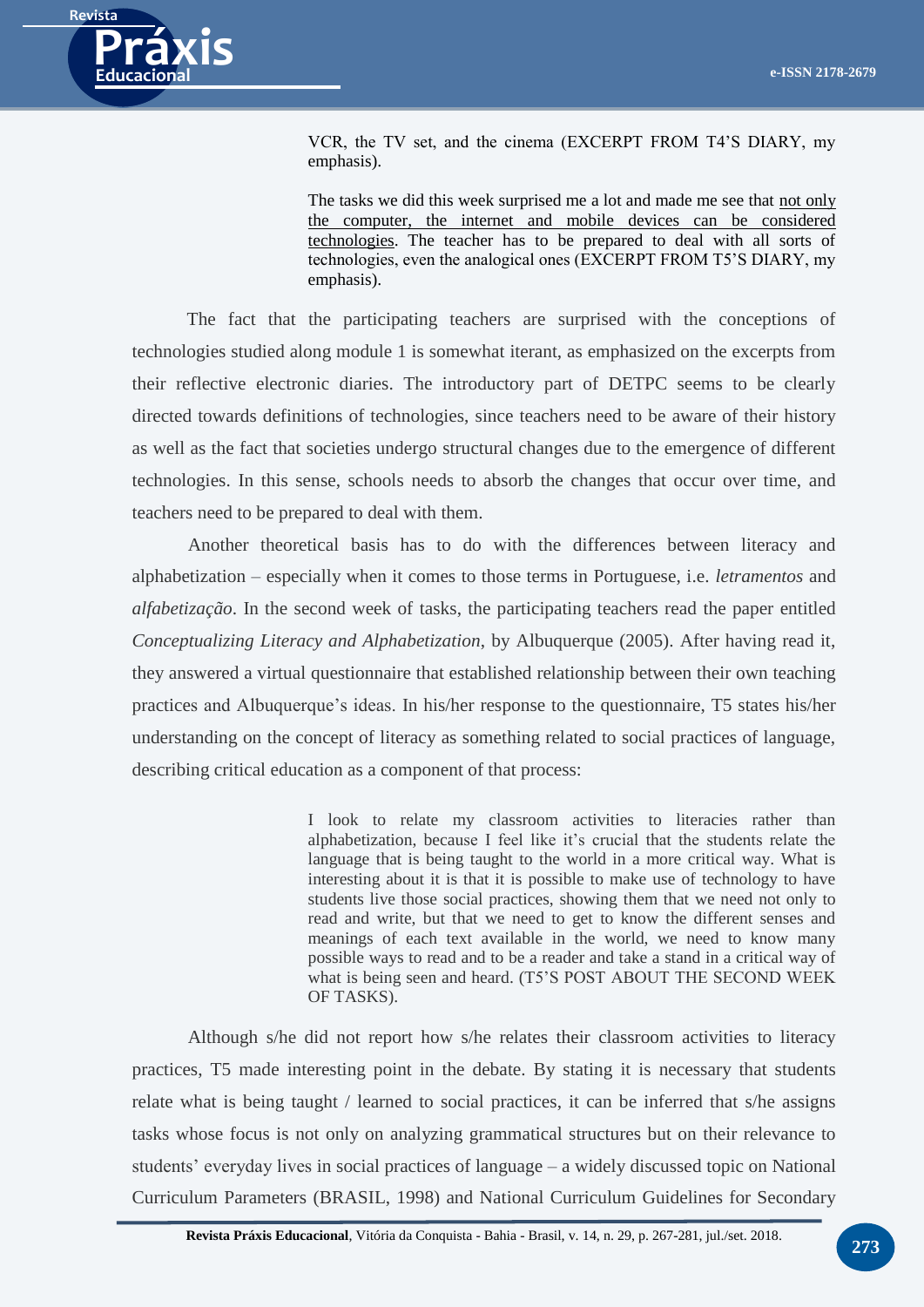

Education (BRASIL, 2006). Therefore, his/her perception about the conceptions from the second week of activities seems to be in line with what has been discussed about literacies in the Brazilian context, that is, they are social practices that generate, negotiate and communicate senses and meanings. This is what T4 reinforces in his/her response to the same activity:

> Literacy consists in creating means for the student to respond adequately to social demands of reading and writing. There are moments, in my classroom, which I alphabetize into a literacy perspective. It means that I have students in High School who have almost zero English skills. My goal is not only to teach what is written or to learn a new word, but to identify the context in which it is found and to make some use of it [...] I confess that these conceptions are new to me and that, every week, with every book I read, I am aware of the particular components of the teaching process. Sometimes when reading the texts, I come across things I had always done and I did not know that there was a definition for it. On certain occasions, I see that my teaching could have been influenced or would have been better, if I had read those texts before (T4'S POST ABOUT THE SECOND WEEK OF TASKS).

T4's post reinforces T5's perceptions on literacies as social practice, since they refer to national curriculum demands, which, in its turn, relate to the National High School Examination (ENEM), currently required to enter federal public universities. There are new conceptions of teaching, according to the participating teachers, that focus on the preparation for ENEM, and prioritize questions that involve knowledge construction from students' experiences in practical situations of their lives. In other words, it assesses the candidates' abilities to use knowledge constructed during their school lives through problem solving. By saying that s/he alphabetizes "into a literacy perspective", T4 may be justifying his/her assertion of students having "almost zero English skills". From ENEM's perspective, it is necessary that students not only decode what is written but also identify the contexts in which texts are produced.

The participating teachers frequently reported that the theories from DETPC were new to them. In regard to digital literacies studies, the course also highlights the conceptions of multimodality, hypertext, and hybridization of languages, which are central to the production and reading of hypermedia texts. During the week when the conception of hypertext was studied, the teachers' posts on the reflective electronic diaries show their findings on links, as shown on T5's and T2's posts below:

> This week's topic was hypertexts, their meanings, their rhetorical functions and the construction of meanings. I realized that when we understand what it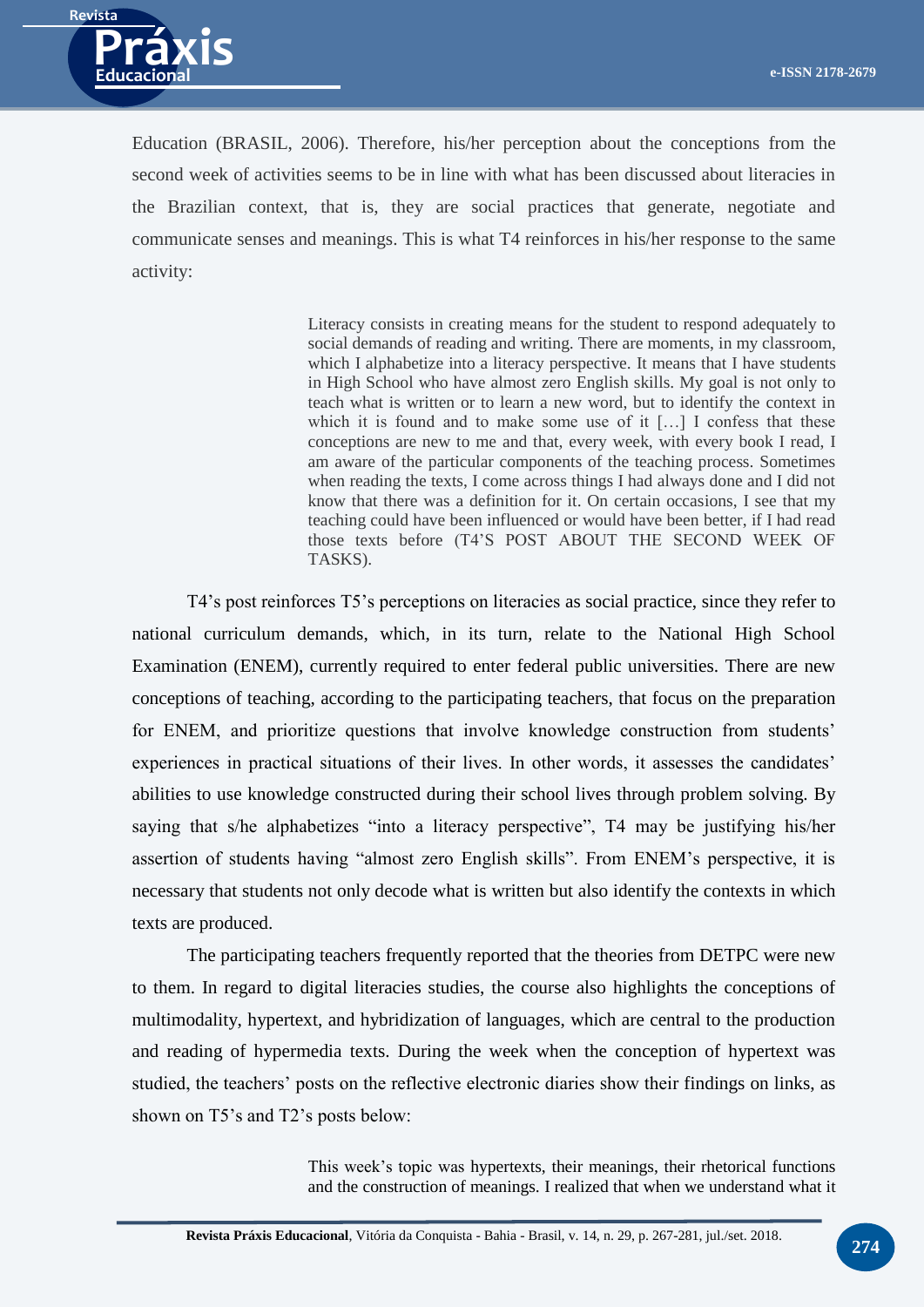

is about, it allows us to reflect on the paths that our students take while reading on the web and the possibilities of constructing meaning from the links he follows and from those who, in his logic, passes over. It was interesting to learn about the presence of the hypertext in other media, such as the cinema. In my teaching practice, I will try to explore, in a better way, the possibilities of the hypertext, but I'm thinking of using the students' cell phones, since we cannot count on computers (EXCERPT FROM T5'S DIARY).

If DETPC finished today, I would still be glad I came! It's funny how we are exposed to hypertexts and links every day, and despite the fact that information is easy to access, sometimes it's hard to come up with lesson plans using hypertexts. This week's activities were really important and useful to me (EXCERPT FROM T2'S DIARY).

According to the participating teachers, it was valid to reflect on hypertexts – dynamic and non-sequential materials that characterize changes in the processes of reading and writing that we go through. As Xavier (2010) points it, those changes are explained by the increasing use of digital technologies.

Some teachers found it hard to work with hypertexts. Throughout the week in which they were to set up such a task, tutors and DETPC coordinators received many messages asking for more examples of how to make hyperlinks. Some of them also requested a face-toface meeting in order to address such questions. From what the teachers reported, I believe that it is also possible that they might have experienced two phases of the incorporation of technological tools in the pedagogical practices claimed by Paiva (2006): the adoption by curiosity, followed by skepticism after facing the first obstacles; and a new attempt after being convinced by someone (in this case, the tutors) that it might be worth assigning tasks with hyperlinks. On their diaries, despite the moments of apprehension, difficulties and insecurity, T3 and T1 seem to have been able to accomplish the tasks:

> At first I was a little apprehensive about the exercise, I thought I was not able to perform the task; I thought I would have to create a page or blog with a subject. After watching the video, I got it, and I did research, and I found a website on how to create a hypertext. Doing this week's activity for me was very positive, since I had never done any exercise or content with hypertexts, nor did I know what it was. I had already noticed in texts that certain prominent words gave access to another page. Now I know that the possibilities of using hypertexts in classroom activities are endless (EXCERPT FROM T3'S DIARY).

> This was the hardest week so far, because I didn't know how to do this hyperlink task. It's something that we see a lot, and even click when it appears in the texts, but I didn't even think about how I could teach with them. I almost gave up on this activity. I looked for help and it worked. I was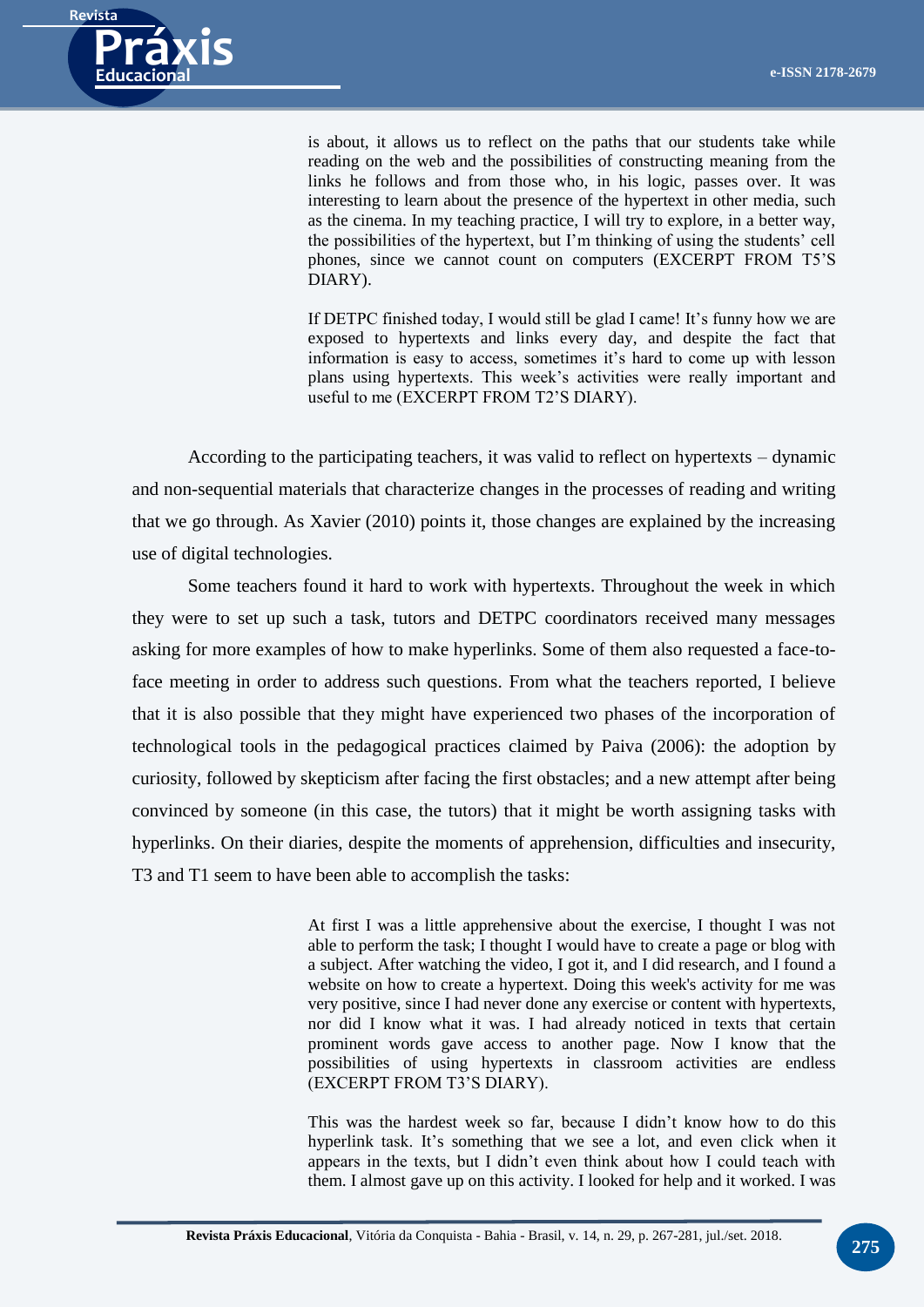

very insecure, and I'm still not sure if it is correct, I'm waiting for the tutors' feedback (EXCERPT FROM T1'S DIARY).

The difficulties reported by T3 above, when s/he mentions, "I thought I was not able to perform the task; I thought I would have to create a page or blog with a subject", and T1, when s/he writes "I was very insecure, and I'm still not sure if it is correct, I'm waiting for the tutors' feedback" are examples of obstacles that teachers undergo when they try to adopt technologies in their teaching. Paiva (2006) claims that they embrace innovation because they are curious, but curiosity is replaced by disbelief at the first barriers. Having tried to do the activity without any help, teachers might probably give up, as they would not have the support offered by DETPC tutors. That is why in-person meetings and discussion forums are so relevant in professional development, especially if it has blended learning methodology.

Reflections on the theoretical bases were also present in the discussion forum. The following post is related to T1's participation, when they were asked to talk about the critical use of technologies in schools:

> I would like to start by quoting Braga, when she asks "how can we consider curriculum and teaching methods so they can meet technological changes and we can promote means of thinking critically?" Based on my teaching experience, I can say that while there's no participation of school management team along with teachers, education will continue to be a make believe. I tell you that because there are many schools in Sergipe equipped with computer labs that don't work, they serve as storage rooms. On one side, teachers do nothing to solve this problem; on the other side, public policies don't care about maintenance or training. They just buy computers and store them in schools. Meanwhile, teachers are worried about improving their teaching practices. We just have to suit ourselves with the stuff we have (EXCERPT FROM T1'S POST ON THE DISCUSSION FORUM).

T1's school does not seem to get attention from the authorities. His/her complaints also concern lack of computer labs maintenance, which may prevent them from having students engaged in digital literacies. There seems to be a circular problem here, that is to say, schools have computer labs, but there is no maintenance, because there is no maintenance, teachers do not use those labs, and because they do not use labs, they do not feel the need to ask for it from the management team, and so on.

On the same forum, T5, besides summarizing the theoretical debate, also related his/her teaching practice to the public school system in Sergipe. Even with the circular problems that they face, such as the one from the previous excerpt, they can envision agency by encouraging students to use their phones for doing research and sharing contents: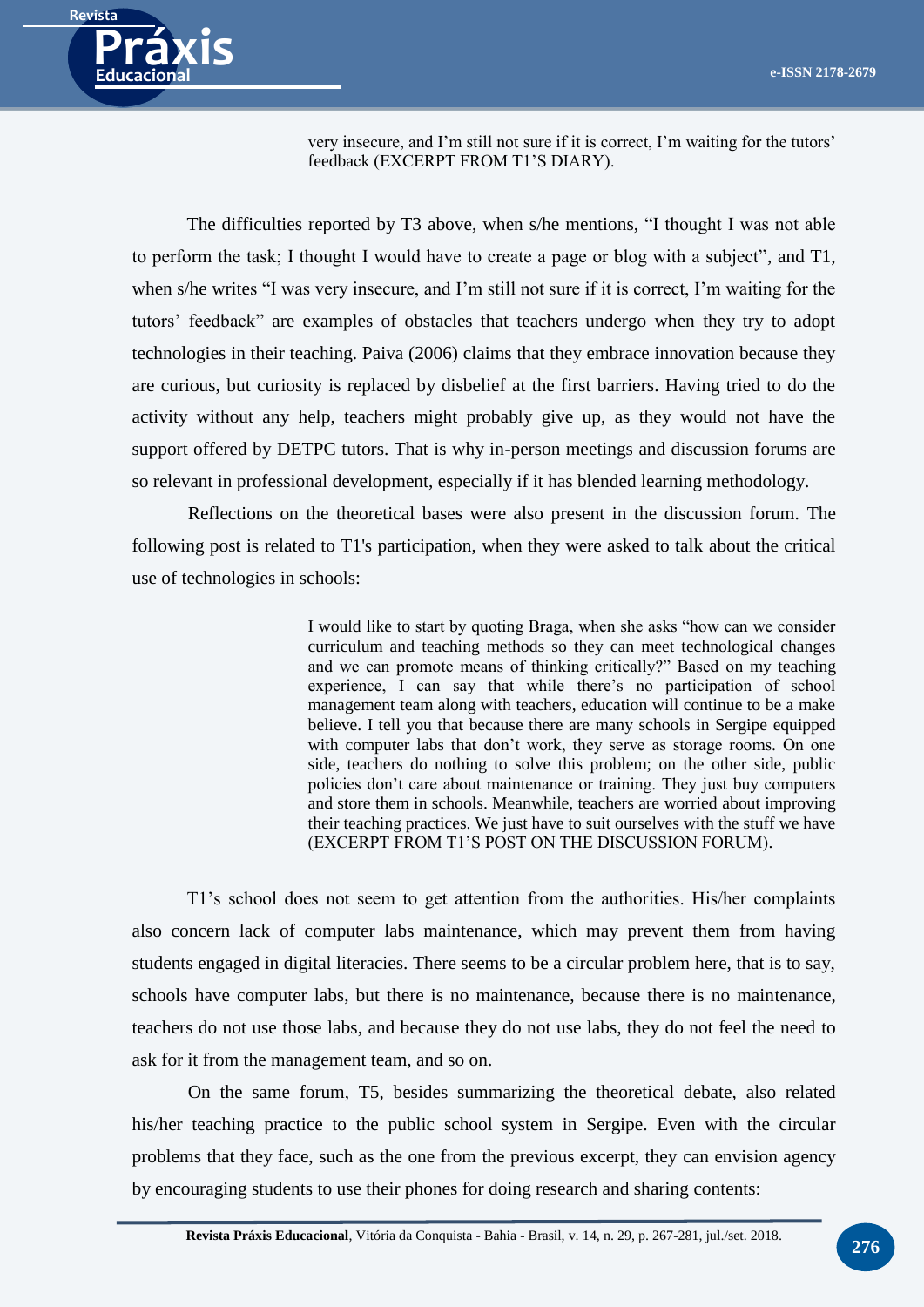

According to Braga (2013), "changes are not determined by media, but by the pedagogical perspective that the teacher pursues as well as the effective and creative exploitation of resources that his or her pedagogical perspective has got to offer". Therefore, in order to have critical use of digital technologies in addition to the remarks made here by my classmates, we need to leave aside the naivety of thinking that technologies solve of all the problems involving the processes of teaching and learning. A critical use comprehends the way in which certain contents need to be worked. During all of this week's reading materials, we have seen that it is possible to "kill" your student by showing endless power point slides. In order to motivate them, it takes more than a few effects on a computer screen. Teachers don't need to hide themselves behind the technological resources. They only need to find clear objectives. Since I started working as a public school English teacher, I have been encouraging my students to use their cell phones to search for knowledge, whether through online surveys, content sharing, or the use of offline dictionary applications. Despite the resistance of some and the difficulty of others, it is gratifying to see that they became autonomous by combining the use of a laptop, cell phones and my support to build their own learning. They even correct me when I make a mistake, because they can check spellings and meanings quickly (EXCERPT FROM T5'S POST ON THE DISCUSSION FORUM).

By encouraging students to use their own cell phones in the classroom, T5 seems to suggest that the presence of digital technologies in the classroom, as stated by Coll et al. (2010), can promote changes in traditional educational settings. The teacher is not the only source of knowledge and, as far as foreign language classes are concerned, the source of translation. His/her rule needs to be instructing them into various possibilities of accessing and interpretating information that is available both online and offline. T5 also seems to be aware that technological evolution has become personalized, focused on the user and on mobile devices. This way, learning also becomes a little more individualized, learner-centered and ubiquitous (SANTAELLA, 2013).

In general, with regard to the DETPC's theoretical bases, one can affirm that the participating teachers deconstructed conceptions about technologies that are still widespread in common sense – such as technologies are only computers, mobile devices and smartphones. However, one can still notice that there is resistance in using certain tools, especially if teachers face difficulties in their first attempt. On the other hand, the opportunities for discussion provided by professional development courses, such as DETPC, may help them to reduce resistance and make the use of digital technologies much more invisible and standardized (PAIVA, 2006). As Prata-Linhares and Silva (2015) point it, professional development is more than an isolated action. It is a permanent process, which requires collective, institutional, social, political, economic, ethical and aesthetic commitment.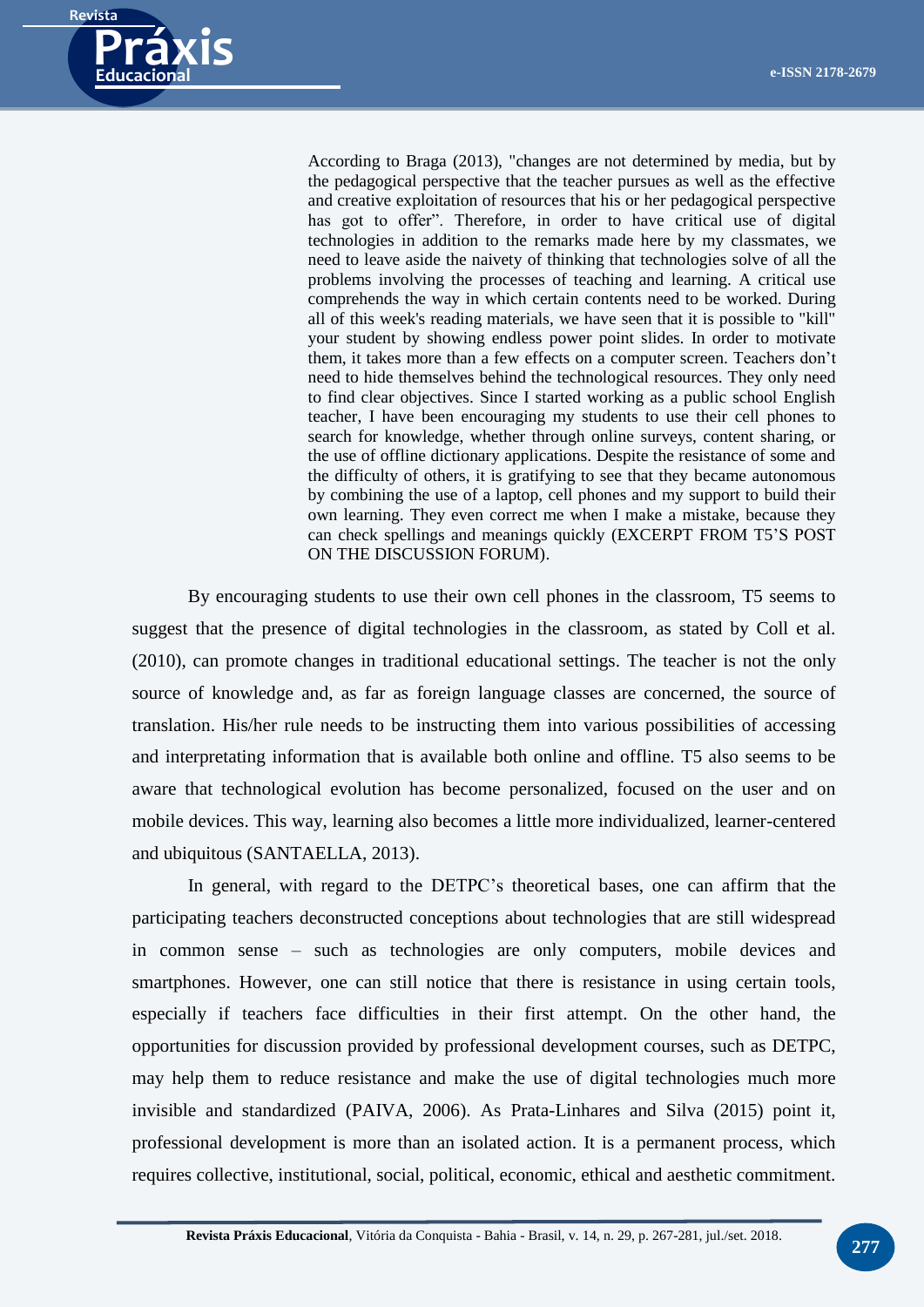

#### **Final remarks**

Teaching at Brazilian public schools can be a big challenge because working conditions are precarious. Schools that should be prepared to support students in digital literacy practices do not even have reasonable Internet connection. Depending on the school, there are no computers, and when they exist, there is no maintenance. In the midst of complex contexts such as those, many questions arise, for instance, how can we overcome structural problems that have socio-historical roots?

Engaging in professional development, doing reflective practice, stating clear objectives to our classes, and demanding better work conditions from local authorities can be a good start. The participating teachers are statistically different from those who are resistant to the use of technologies. They want to learn and look for professional development in order to become part of the increasingly digital society.

It is true that during the weekly activities, tutors and coordinators could notice that some teachers were looking for recipes or "magic formulas" to teach English with technologies. This search is, most of the times, stimulated by the powerful publishing market, especially the one directed to foreign language teachers.

The participating teachers' perceptions regarding theoretical bases from DETPC reinforce the need for the English teacher, or teachers from any subject matter, to be constantly involved in professional development. As I have stated on other occasions (BOA SORTE, 2014, 2015), teacher education should occur as a process  $-$  not a product  $-$  of professional and personal development. It needs to involve teachers and teacher educators in permanent critical reflection, which must be political, and geared towards wide access to technologies and quality teaching of languages, in general, and English, in particular.

#### **REFERENCES**

ALBUQUERQUE, Eliana Borges Correia de. Conceituando alfabetização e letramento. In: SANTOS, C.; MENDONÇA, M. (Org). **Alfabetização e letramento**: conceitos e relações. Belo Horizonte: Autêntica, 2005, p. 11-21.

BAWDEN, David. Origins and concepts of Digital Literacy. In: Lankshear & Knobel. **Digital Literacies**. New York: Peter Lang, 2008, p. 17-32.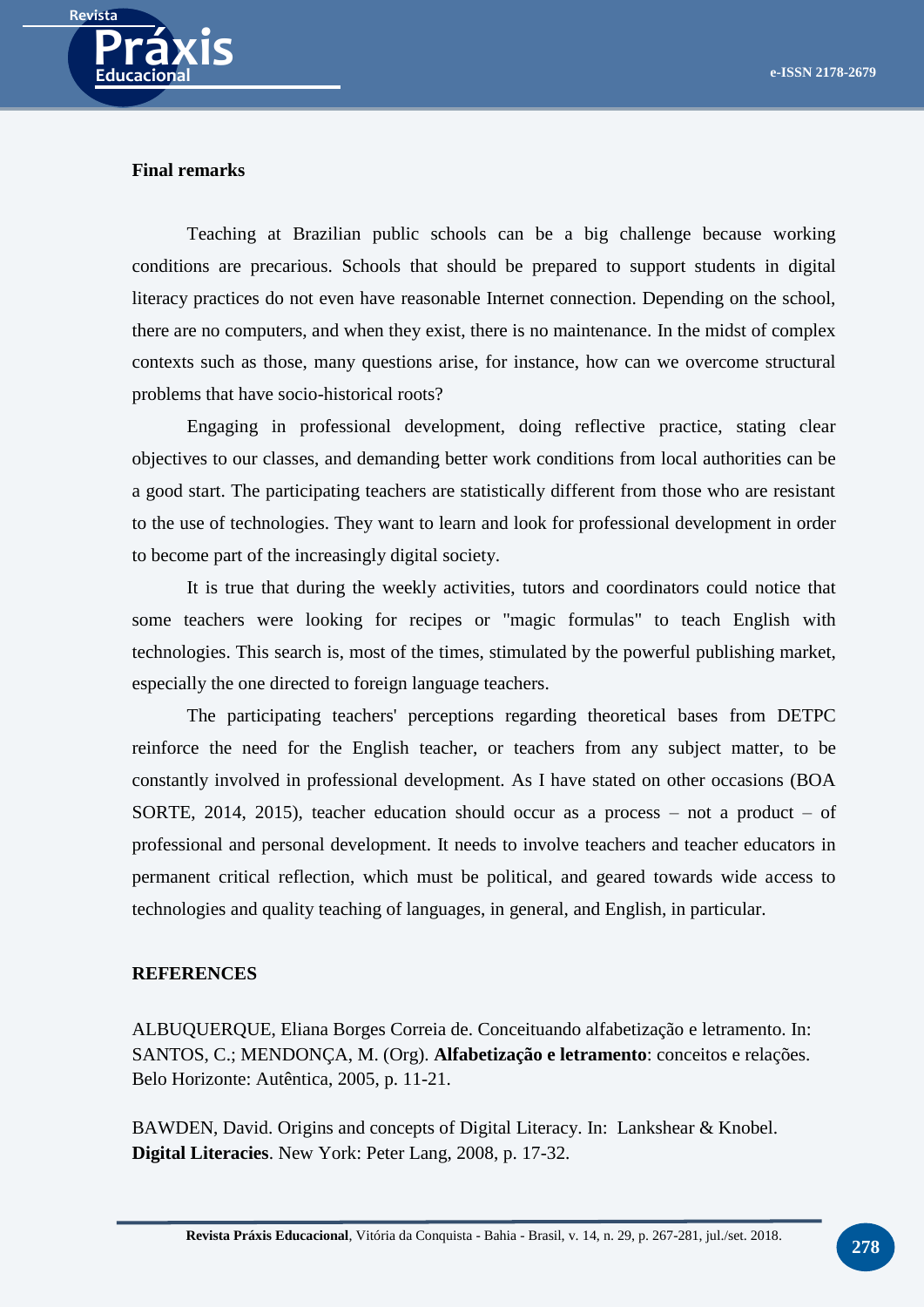

BAILEY, Kathleen. An introspective analysis of an individual's language learning experience. In: BAILEY, Kathleen. **Issues in second language acquisition**: selected papers of the Los Angeles second language research forum. Rowley, Mass: Newbury House, 1990.

BAILEY, Kathleen; OCHSNER, Robert. A methodological review of the Diary Studies: windmill tilting or social science? In: BAILEY, Kathleen; OCHSNER, Robert. (Org). **Second language acquisition studies**. Rowley, Mass: Newbury House, 1983.

BOA SORTE, Paulo. Sobre diretrizes, realidades e possibilidades: problematizando a formação em Letras-Inglês no Brasil. In: SANTOS, E. F. et al. (Org). **Atravessando línguas e linguagens**. Aracaju-SE: EDIFS, 2014.

BOA SORTE, Paulo. Investigando os saberes práticos de sobrevivência. In: **The ESPecialist:**  pesquisa em línguas para fins específicos: v.35. n1.p. 7-26, 2015. BRAGA, Denise Bértoli. Práticas Letradas Digitais: considerações sobre possibilidades de ensino e de reflexão social crítica. In: ARAÚJO, J. C. (Org). **Internet & Ensino**: novos gêneros, outros desafios. Rio de Janeiro: Lucerna, 2007, p. 181-195.

BRAGA, Denise Bértoli. **Ambientes Digitais**: reflexões teóricas e práticas. 1.ed. São Paulo: Cortez, 2013.

BRASIL. Ministério da Educação. Secretaria de Educação Básica. **Parâmetros Curriculares Nacionais:** línguas estrangeiras modernas. Brasília: MEC/ SEB, 1998.

BRASIL. Ministério da Educação. Secretaria de Educação Básica. **Orientações Curriculares para o Ensino Médio**. Brasília: MEC/ SEB, 2006.

BRYDON, Diana; TAVARES, Roseanne Rocha. **Letramentos transnacionais**: mobilizando conhecimento entre Brasil/Canadá. Maceió: EDUFAL, 2013.

BUCKINGHAM, David. Defining digital literacy. In: LANKSHEAR, Colin; KNOBEL, Michele. **Digital Literacies**: concepts, policies and practices. Philadelphia: Open University Press, 2008, p. 73-89.

BUZATO, Marcelo. **O letramento eletrônico e o uso do computador no ensino de língua estrangeira**: contribuições para a formação de professores. 189 f. Dissertação (Mestrado em Linguística Aplicada e Estudos da Linguagem), Universidade Estadual de Campinas, Campinas-SP, 2001.

BUZATO, Marcelo. Letramentos Digitais e Formação de Professores. In: **Anais do Congresso Ibero-Americano EducaRede**, 2006. São Paulo: CENPEC, 2006, p.81-86.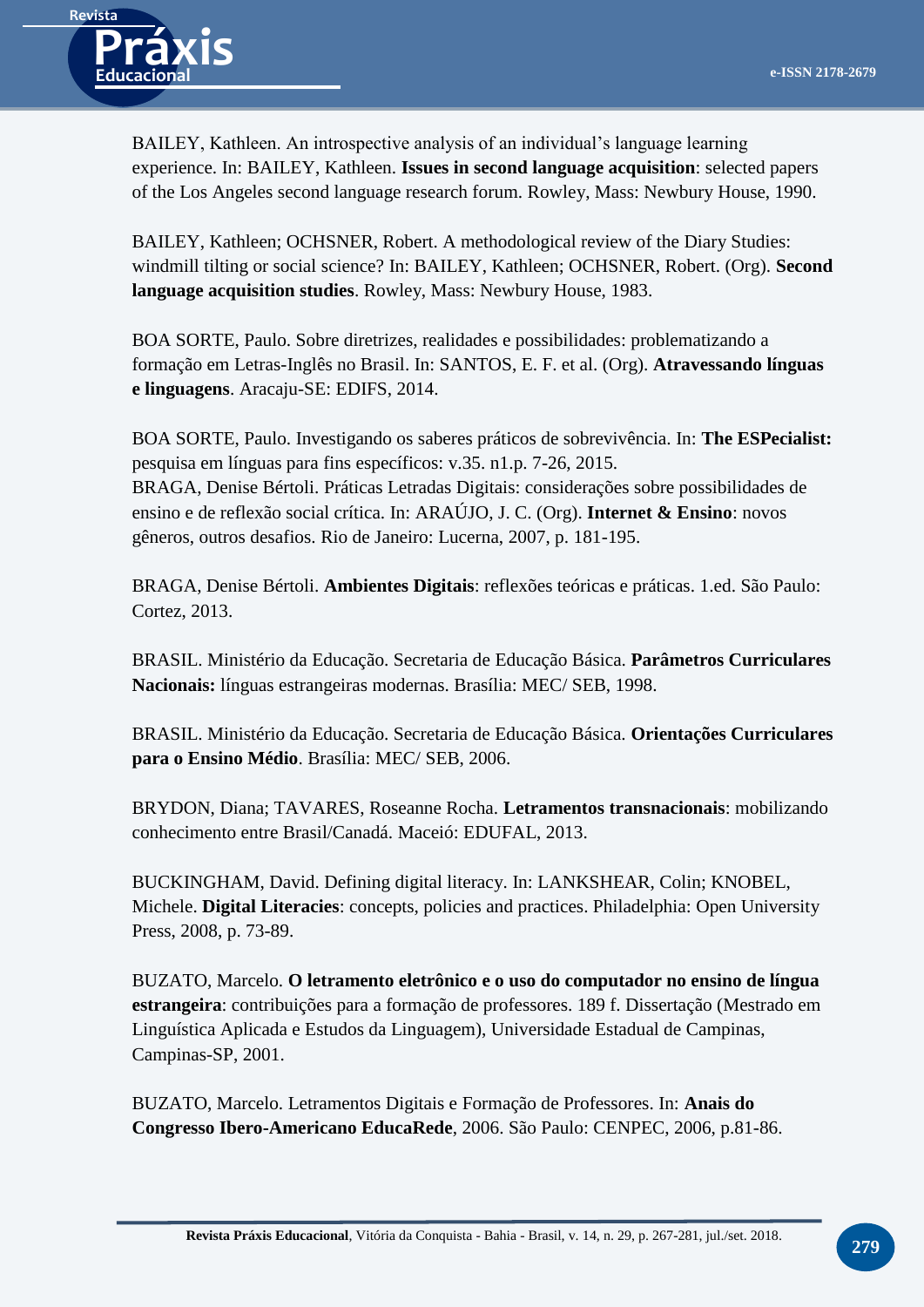

COLL, Cesar. *et al.* Os ambientes virtuais de aprendizagem baseados na análise de casos e na resolução de problemas. In: COLL, Cesar; MONERO, Carles. (Orgs). **Psicologia da Educação Virtual**: aprender e ensinar com as tecnologias da informação e comunicação. Tradução de Naila Freitas. Porto Alegre: Artmed, 2010, p. 189-207.

GILSTER, Paul. Digital fusion: defining the intersection of contente and communications. In: MARTIN, Alan; MADIGAN, Dan. **Digital literacies for learning**. London: Facet, 1997, p. 42-50.

LANKSHEAR, Colin; KNOBEL, Michele. **Digital Literacies**: concepts, policies and practices. Philadelphia: Open University Press, 2008.

LEFFA, Vilson José; MARZARI, Gabriela Quatrin. O letramento digital no processo de formação de professores de línguas. In: **Revista de Educação, Ciência e Tecnologia**. Canoas-RS, v.2. n.2, p. 1-18, 2013

LEMKE, Jay. Metamedia literacy: transforming meanings and media. In: REINKING, D. et al. (Org). **Handbook of literacy and technology**: transformations in a post-typographic world. Hillsdale: erlbaum, 1998, p. 139-301.

OLIVEIRA, Alexandra Aparecida de. **A prática docente de língua inglesa para estudantes surdos e ouvintes usando o livro didático e o computador**: um estudo de caso sob a ótica da Teoria da Atividade. 222f. Dissertação (Mestrado em Educação), Universidade Federal de Lavras, Lavras-MG, 2014.

PAIVA, Vera Lúcia Menezes de Oliveira e. O uso da tecnologia no ensino de línguas estrangeiras: breve retrospectiva histórica. In: **7o Encontro do CELSUL (Centro de Estudos Linguísticos do Sul),** 2006, Pelotas. Programação e Resumos. Santa Maria: Gráfica Editora Pallotti, 2006. p. 68-68.

PRATA-LINHARES, Martha Maria; SILVA, Ketiuce, Ferreira. Tecnologias digitais de informação e comunicação na formação inicial de professores: em busca de práticas inovadoras. **Revista Tempos e Espaços em Educação**, São Cristóvão, v.8, n.17, p. 133-143, 2015.

ROJO, Roxane. Pedagogia dos multiletramentos: diversidade cultural e de linguagens na escola. In: ROJO, R.; MOURA, E. (Org). **Multiletramentos na escola**. São Paulo: Parábola, 2012, p. 11-32.

SAITO, Fabiano Santos; RIBEIRO, Patrícia Nora de Souza. (Multi)letramento(s) digital(is) e teoria do posicionamento: análise das práticas discursivas de professoras que se relacionaram com as tecnologias da informação e comunicação no ensino público. In: **Revista Brasileira de Linguística Aplicada**, Belo Horizonte, v.13. n.1, p. 37-65, 2013.